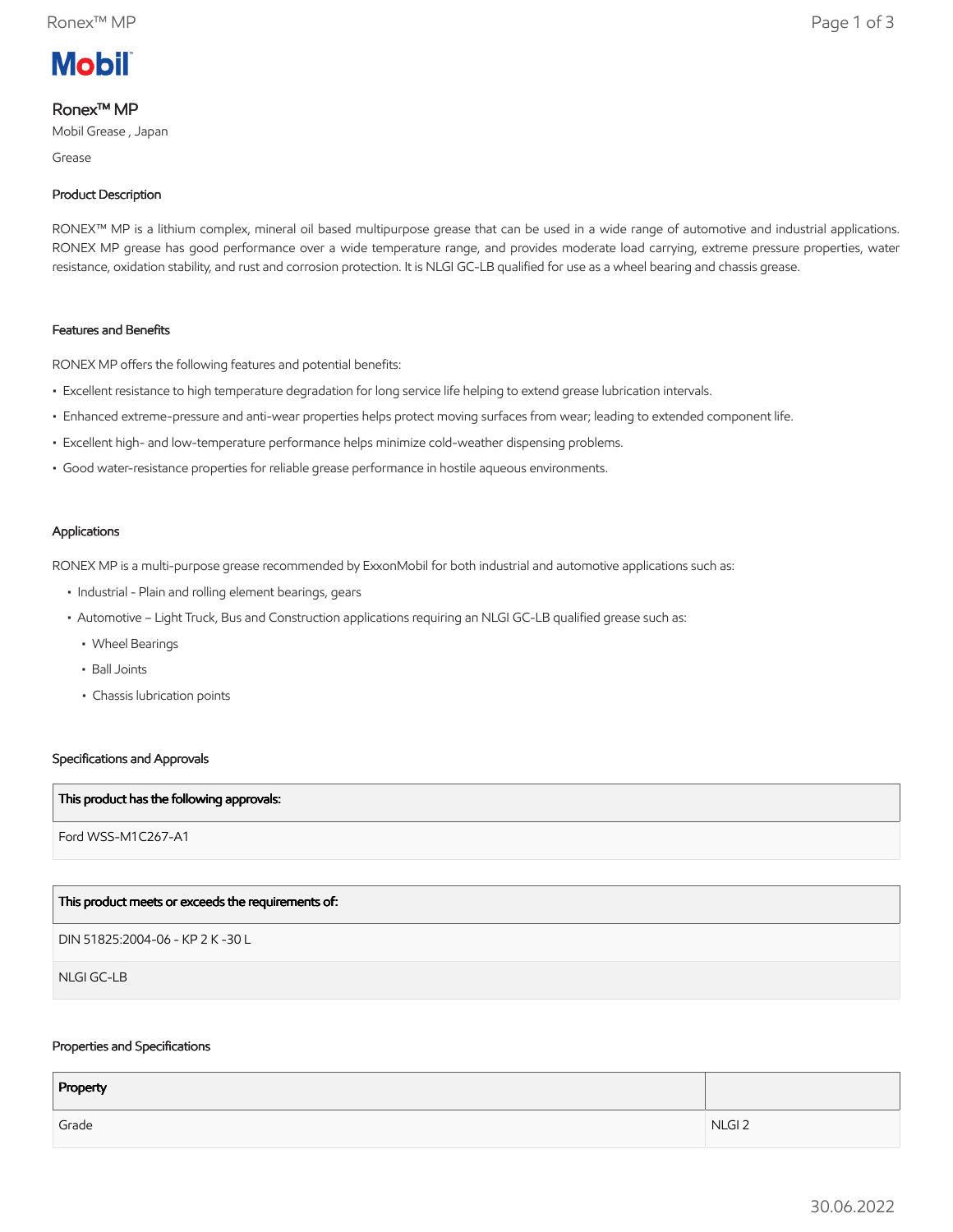| Property                                                     |                 |
|--------------------------------------------------------------|-----------------|
| Thickener Type                                               | Lithium Complex |
| Base Oil Viscosity of Greases @ 40 C, mm2/s, AMS 1697        | 115             |
| Color, Visual                                                | Green           |
| Copper Strip Corrosion, 24 h, 100 C, Rating, ASTM D4048      | 1A              |
| Corrosion Preventive Properties, Rating, ASTM D1743          | <b>PASS</b>     |
| Dropping Point, °C, ASTM D2265                               | 280             |
| Four-Ball Extreme Pressure Test, Weld Point, kgf, ASTM D2596 | 250             |
| Four-Ball Wear Test, Scar Diameter, mm, ASTM D2266           | 0.5             |
| Penetration, 60X, 0.1 mm, ASTM D217                          | 280             |
| SKF Emcor Rust, distilled water, IP 220                      | 0,0             |
| Timken OK Load, lb, ASTM D2509                               | 45              |

## Health and safety

Health and Safety recommendations for this product can be found on the Material Safety Data Sheet (MSDS) @ [http://www.msds.exxonmobil.com/psims](http://www.msds.exxonmobil.com/psims/psims.aspx) /psims.aspx

All trademarks used herein are trademarks or registered trademarks of Exxon Mobil Corporation or one of its subsidiaries unless indicated otherwise.

05-2020

ExxonMobil Japan Godo Kaisha

Shinagawa Grand Central Tower

2-16-4, Konan, Minato-Ku,

Tokyo, 108-8218,

Japan

Typical Properties are typical of those obtained with normal production tolerance and do not constitute a specification. Variations that do not affect product performance are to be expected during normal manufacture and at different blending locations. The information contained herein is subject to change without notice. All products may not be available locally. For more information, contact your local ExxonMobil contact or visit [www.exxonmobil.com](http://www.exxonmobil.com/)

ExxonMobil is comprised of numerous affiliates and subsidiaries, many with names that include Esso, Mobil, or ExxonMobil. Nothing in this document is intended to override or supersede the corporate separateness of local entities. Responsibility for local action and accountability remains with the local ExxonMobil-affiliate entities.

Energy lives here™